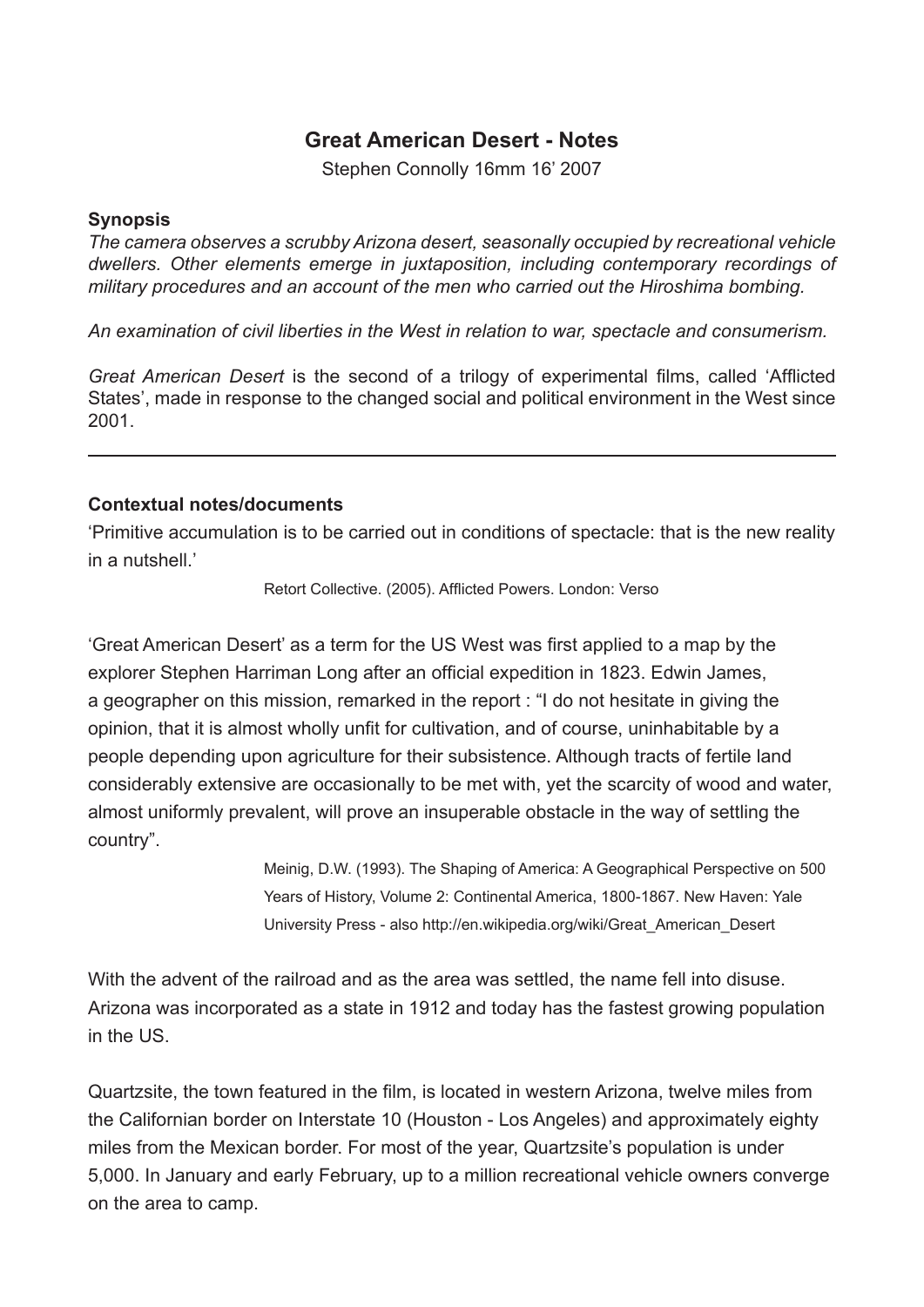A chance encounter in North London with a friend and former colleague of Jack Shelley led to the narration which forms the opening sequence of the film. Mr Shelley, responding to general questions, recorded it by himself at his home near Des Moines, Iowa, in January 2007. As he explains, he interviewed the crew of the aircraft shortly after they dropped the atomic bomb on Hiroshima on 6th August 1945.

The Los Angeles Times pages featured in the film, report on Navy Day, 27 October 1945. This was an annual event between 1923 and 1949 (this tradition continues with Fleet Week, now celebrated in San Diego). In 1945, a capacity crowd in the Los Angeles Memorial Coliseum witnessed a programme narrated by Edward G Robinson, a Hollywood star noted for the title role in 'Little Caesar' (Mervyn Le Roy, 1931). The programme highlight was a re-enactment, in light and sound, of the bombing of Hiroshima.

*Climax of the day's activities will be the gigantic production - free to the public - at the memorial coliseum, where the gates will open at 6pm.*

*Organised through co-operation of the mayors office, the military and the motion picture industry, this show promises to be the most lavish in the city's history.*

*Painstaking effort has gone into preparation of a rapid-fire program including depiction by fireworks, explosions, sound devices and lights of the war's progress from pearl harbor to final victory.* (Los Angeles Times October 27 1945)

The Los Angeles Memorial Coliseum was built in 1923 and used for the Los Angeles Olympics in 1932 and 2004. It is currently the home of the University of South California Trojans football team. Lighting for spectacles at the Coliseum was provided by Searchlight Battalions with fifty 800,000,000 (foot) candlepower searchlights.

see http://www.skylighters.org/

The Cold War in the 1950's saw proposals by Norbert Weiner (amongst others) for dispersing US cities.

'The particular vulnerability of big American cities to atomic weapons stems from a combination of two factors : the intense congestion of the cities and the and the immense destructive power of the bomb. First would come the immediate and total destruction of a large area, with casualties running into the hundreds of thousands. Within hours, local stocks of gasoline would be exhausted and every road would be blocked solidly with stalled cars. The refugees would set off on foot, pouring through suburban communities too small to feed or shelter them.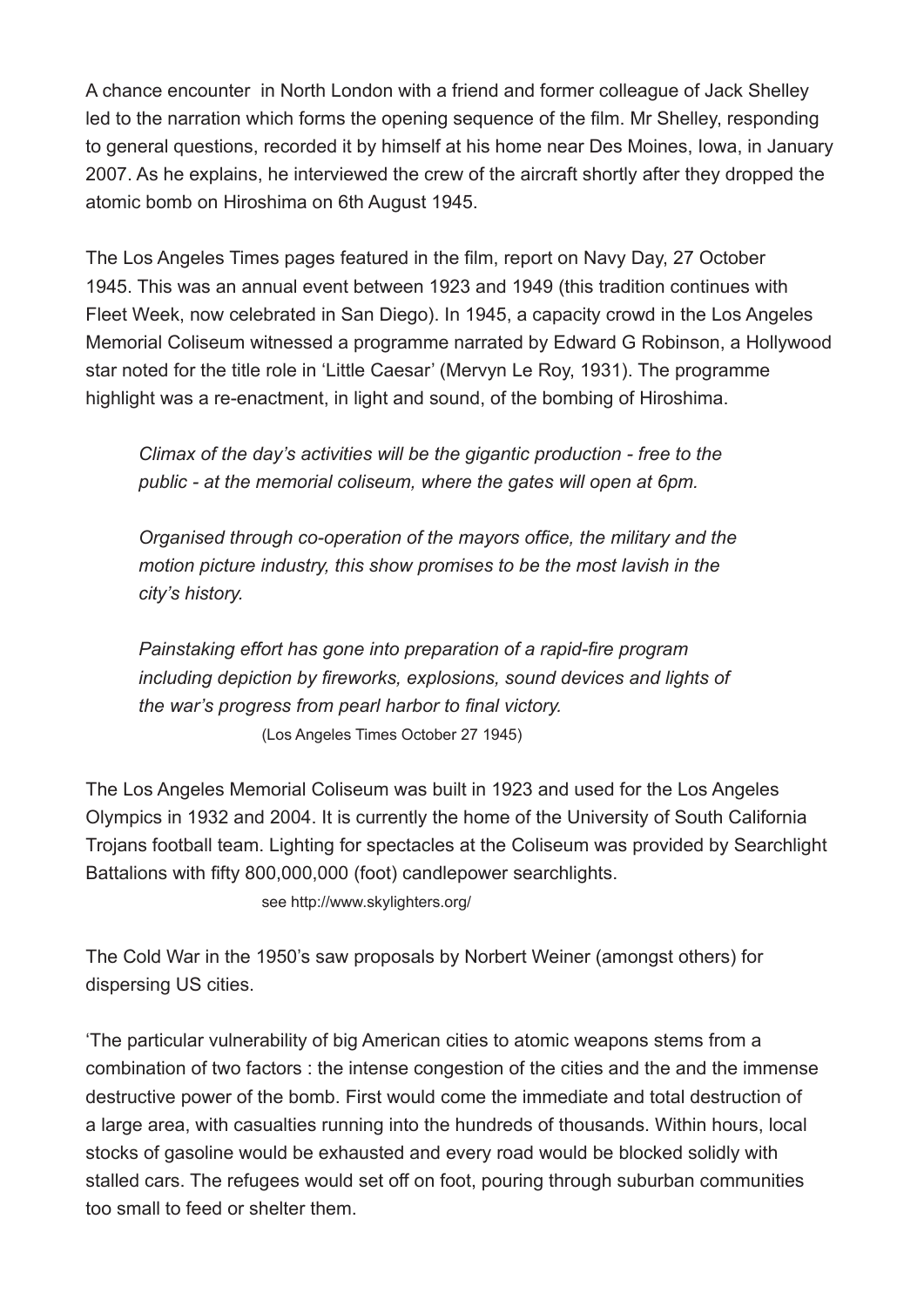The decentralisation of our cities on the spots on which they stand, plus the release of our communication system from the threat of a disastrous tie up are reforms which are long overdue, war or no war. For a city is primarily a communications centre, serving the same purpose as a nerve centre in the body.

We believe that the measures we have suggested have an intrinsic tendency to make the city a better organised and safer place to live. They would also serve to thwart the extreme and unhealthy internal growth that is taking place in most of our big municipalities. And they would presumably lead to a greater spread of healthy semi-rural life on the urban periphery.' (5)

> Weiner, N. et al. (1950). How US Cities can prepare for Atomic War. Chicago: LIFE 19.10.50

*They took their seats near the peristyle around a huge built- up purple heart which shone under the light like a grim valentine of war.*

*As two aerial bombs burst in midair, the searchlights poised outside the coliseum snapped on through color wheels and formed a breath-taking rainbow which converged in a cone above the big bowl.* (Los Angeles Times October 28 1945)

'In a context in which images seemed to recovered a potential to shock and awe - we were all witnesses to 9/11 and the torture images of Abu Ghraib - these were images that ruptured the spectacle of our culture, whereas most art today re-inforces that spectacle....... What al Qaida understood, better than any critic, was that those images would not then be attentively analysed, understood critically - because the culture of spectacle precludes such a response - but responded to emotionally in the manner of those Hollywood movies that are the apotheosis of spectacle.'

Chris Townsend. (2007). Protest Art. London: Art Monthly, 02.07

*One of the most impressive effects of the program was a demonstration of the atomic bomb.*

*At a signal, a low flying B29 skimmed over the bowl, the multicoloured searchlight beams tinting it's gleaming silver with pastels. As the big bomber roared over the peristyle, a terrific detonation shook the ground, a burst of flame flashed on the field and great billows of smoke mushroomed upwards in an almost too real depiction of devastation. As the smoke snaked skywards, red and blue lights played over the white column with magic effectiveness.*

(Los Angeles Times October 28 1945)